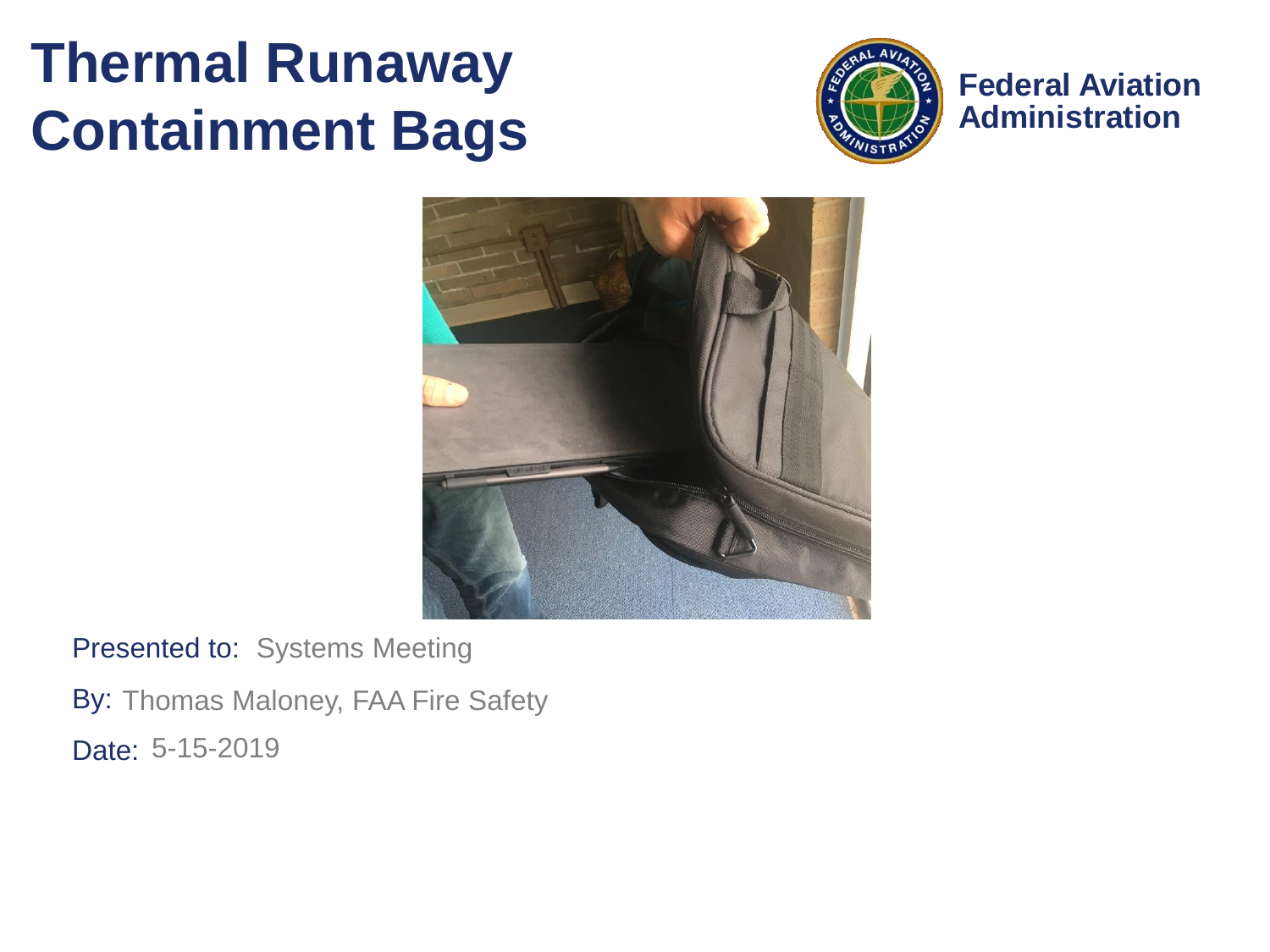### **Background**

- **In response to the ongoing threat of thermal runaway in Portable Electronic Devices (PED), many companies have created PED containment products.**
- **There is currently not a standard in place to qualify the performance of any of the products.**
- **UL formed a committee to create a standard.**

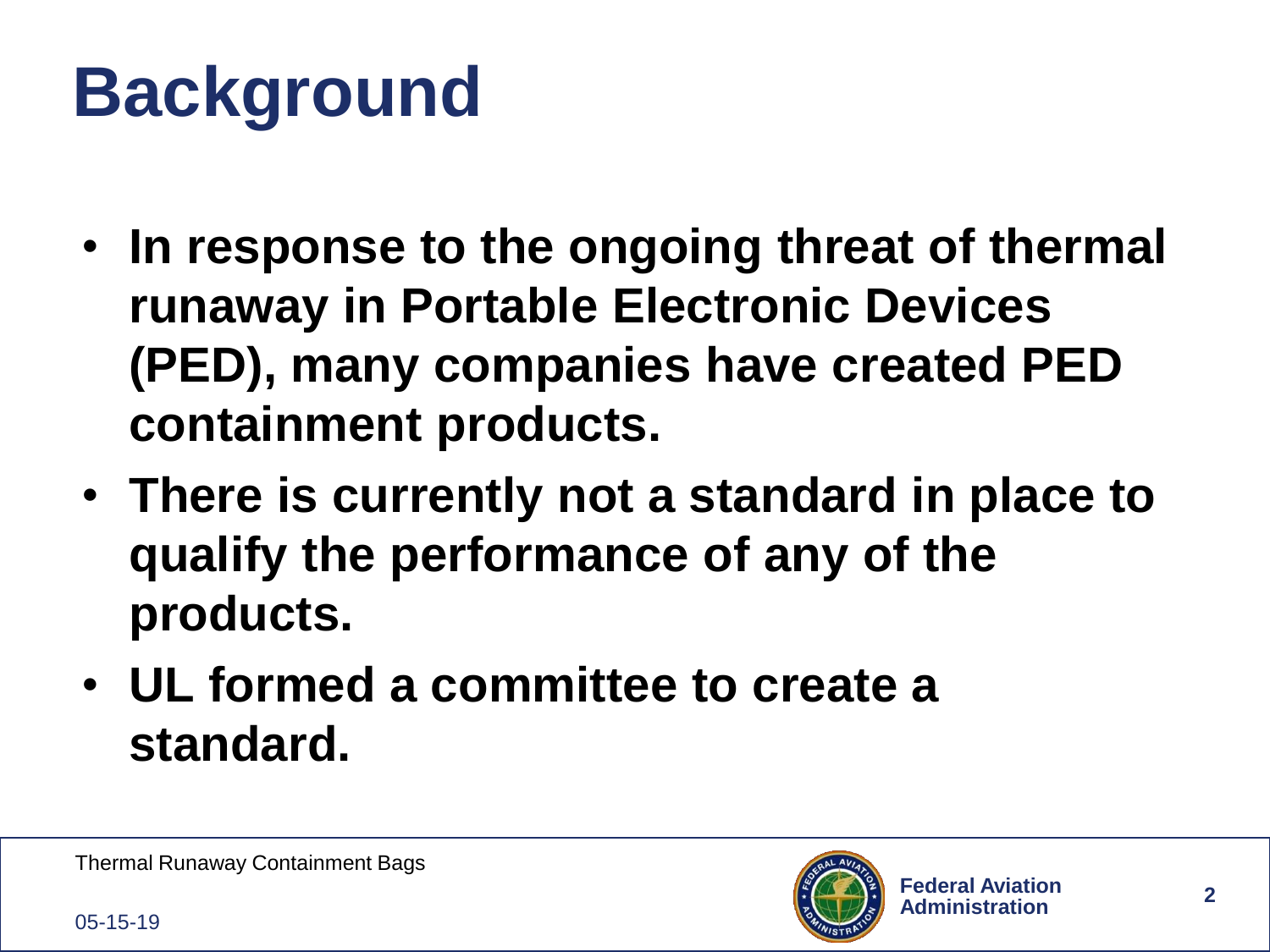#### **Introduction**

- **So far the UL STP 5800 committee has met two times and UL has performed numerous tests in support of development.**
- **Many containment products are created with the intent of containing a device while it is in thermal runaway.**

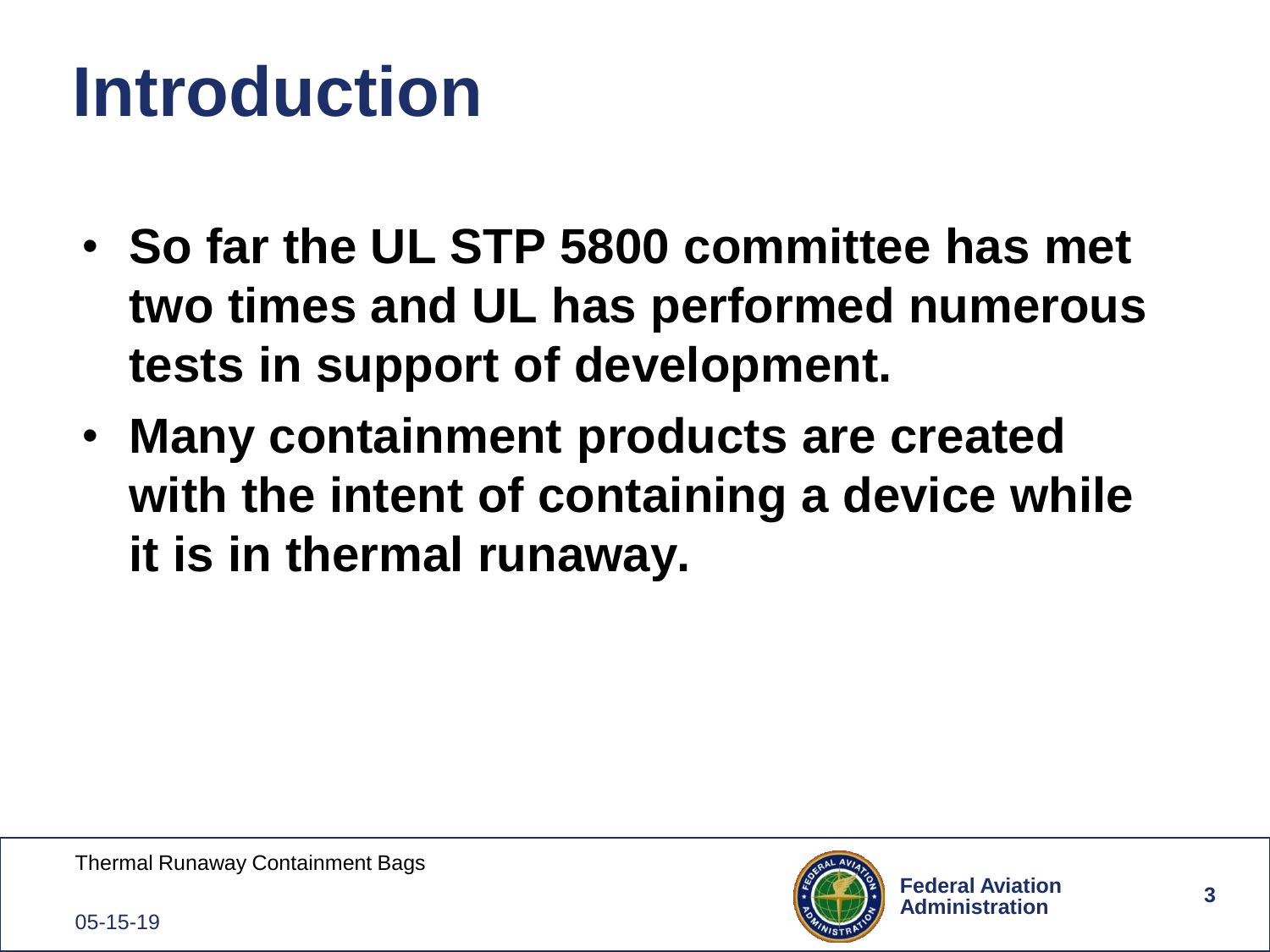## **Containment Bags**

- **Potential concerns with some containment bags if they are used as designed:**
	- Retrieving, opening and operating a containment product will delay response time. Immediate action with cooling is a key component in mitigating thermal runaway propagation.
	- Many products require handling the device. This may increase the potential for injury.
	- Many products trap heat and further increase the likelihood of propagation.

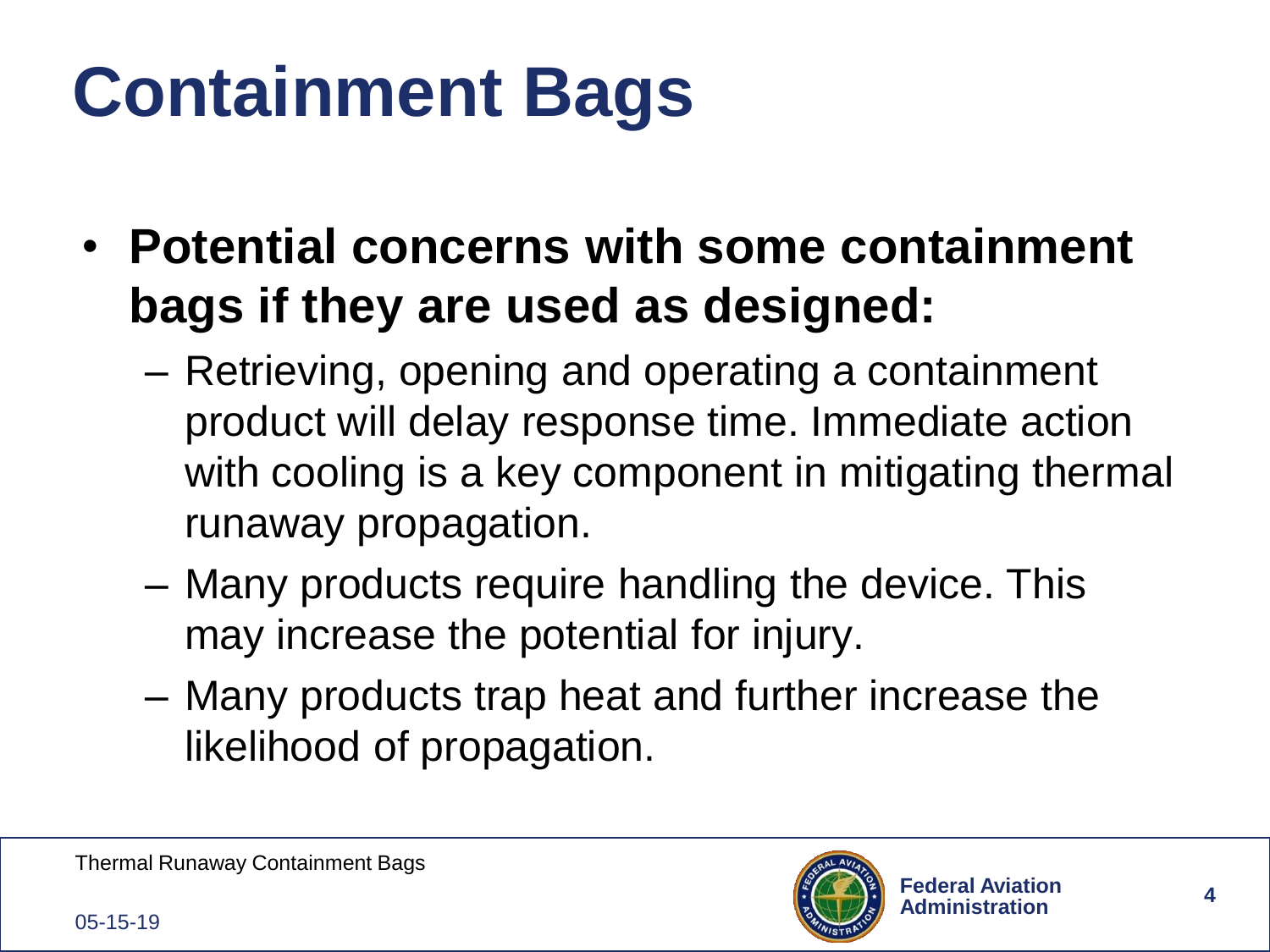# **FAA and Containment Bags**

- **SAFO 09013 is still valid and containment bags can be used as long as:**
	- Immediate action of flame extinguishment and sufficient cooling with non-alcoholic liquids has been performed first.
	- At this point, the device should no longer be a threat.